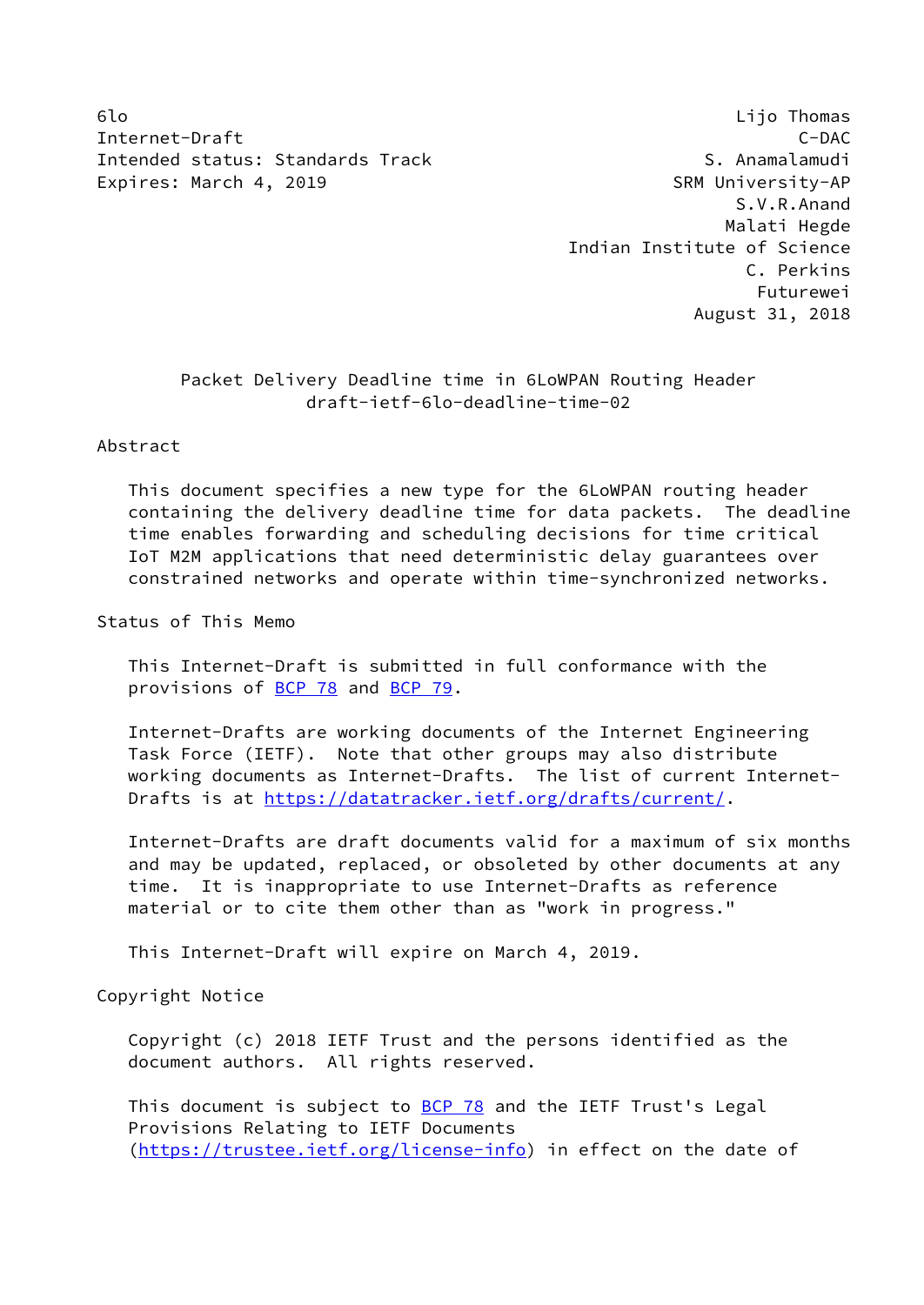<span id="page-1-1"></span>

| Internet-Draft | 6lo Delivery Deadline Time |  | August 2018 |
|----------------|----------------------------|--|-------------|
|----------------|----------------------------|--|-------------|

 publication of this document. Please review these documents carefully, as they describe your rights and restrictions with respect to this document. Code Components extracted from this document must include Simplified BSD License text as described in Section 4.e of the Trust Legal Provisions and are provided without warranty as described in the Simplified BSD License.

Table of Contents

|                                                              | $\overline{2}$ |
|--------------------------------------------------------------|----------------|
| 2.                                                           | $\overline{3}$ |
| 3.                                                           | $\overline{3}$ |
| 4.                                                           | $\overline{5}$ |
| Deadline-6LoRHE in Three Network Scenarios<br>5.             | $\overline{1}$ |
| 5.1. Scenario 1: Endpoints in the same DODAG $(N1)$          | $\overline{1}$ |
| 5.2. Scenario 2: Endpoints in Networks with Dissimilar L2    |                |
|                                                              | 8              |
| 5.3. Scenario 3: Packet transmission across different DODAGs |                |
| $(N1 to N2)$                                                 | <u>୍ର</u>      |
| 6.                                                           | 10             |
| 7.                                                           | 11             |
| 8.                                                           | 11             |
| 9.                                                           | 11             |
| Normative References<br>9.1.                                 | 11             |
| 9.2. Informative References                                  | 12             |
| Appendix A. Changes after draft-ietf-6lo-deadline-time-01    | 13             |
| Appendix B. Changes between earlier versions $\dots$         | 13             |
|                                                              | 14             |
|                                                              |                |

# <span id="page-1-0"></span>[1](#page-1-0). Introduction

 Low Power and Lossy Networks (LLNs) are likely to be deployed for real time industrial applications requiring end-to-end delay guarantees [[I-D.ietf-detnet-use-cases\]](#page-13-1). A Deterministic Network ("detnet") typically requires some data packets to reach their receivers within strict time bounds. Intermediate nodes use the deadline information to make appropriate packet forwarding and scheduling decisions to meet the time bounds.

The draft [[I-D.ietf-roll-routing-dispatch](#page-11-5)] specifies the 6LoWPAN Routing Header (6LoRH), compression schemes for RPL routing (source routing) operation [[RFC6554\]](https://datatracker.ietf.org/doc/pdf/rfc6554), header compression of RPL Packet Information [\[RFC6553](https://datatracker.ietf.org/doc/pdf/rfc6553)], and IP-in-IP encapsulation. This document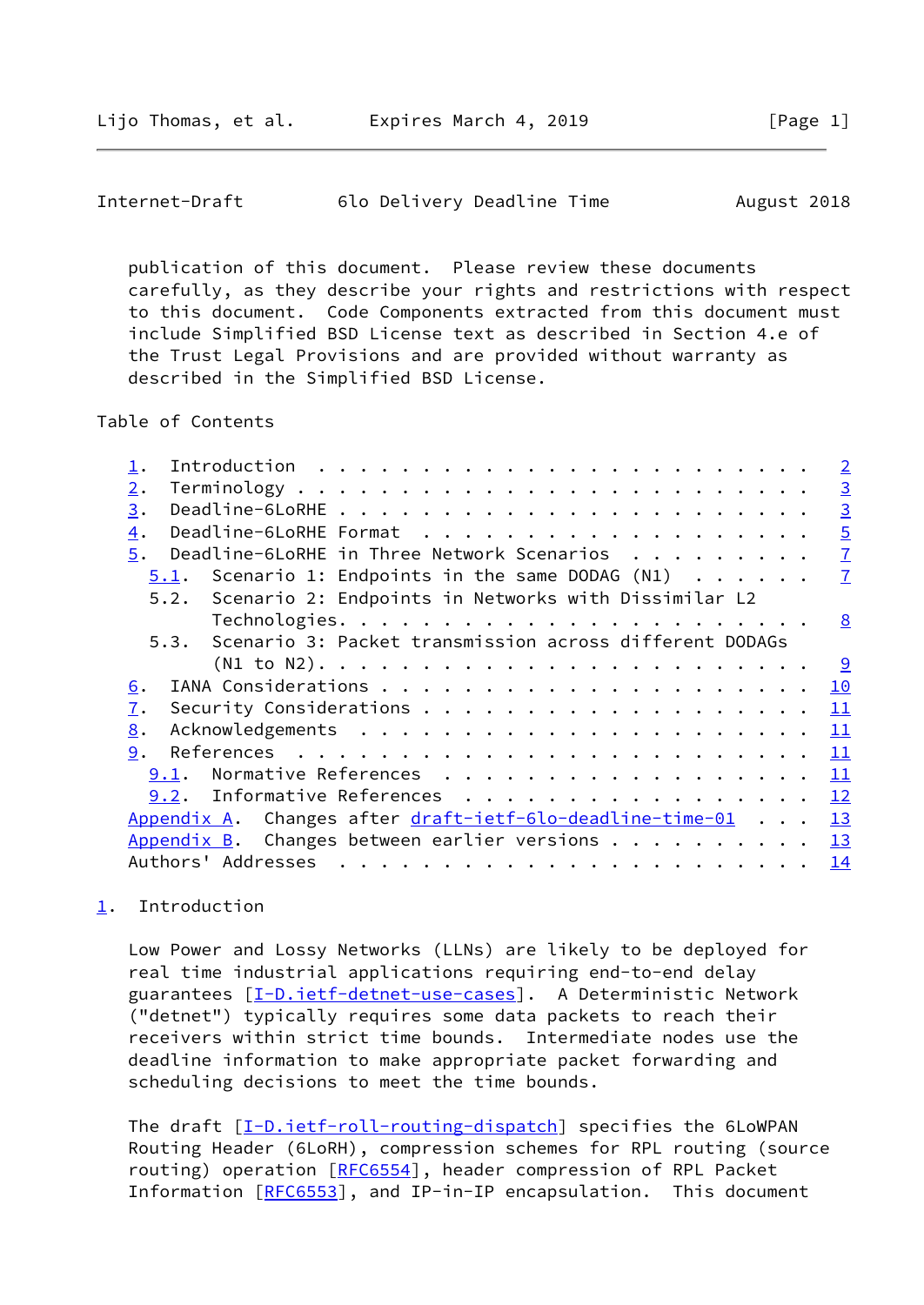specifies a new Deadline-6LoRHE type for the 6LoWPAN Dispatch Page 1, so that the deadline time of data packets can be included within the 6LoWPAN routing header. This document also specifies handling of the deadline time when packets traverse through time-synchronized networks operating in different timezones or distinct reference

| Lijo Thomas, et al. | Expires March 4, 2019 | [Page 2] |
|---------------------|-----------------------|----------|
|---------------------|-----------------------|----------|

<span id="page-2-1"></span>Internet-Draft 6lo Delivery Deadline Time August 2018

 clocks. Time synchronization techniques need not be mandated by this specificiation. There are a number of standards available for this purpose, including IEEE 1588 [\[ieee-1588\]](#page-13-2), IEEE 802.1AS [\[dot1AS-2011](#page-13-3)], IEEE 802.15.4-2015 TSCH [\[dot15-tsch\]](#page-13-4), and more.

 The Deadline-6LoRHE can be used in any time synchronized 6Lo network. A 6TiSCH network has been used to describe the implementation of the Deadline-6LoRHE, but this does not preclude its use in scenarios other than 6TiSCH. For instance, there is a growing interest in using 6lo over a BLE mesh network [[I-D.ietf-6lo-blemesh\]](#page-13-5) in industrial IoT. BLE mesh time synchronization is also being recently explored by the Bluetooth community. There are also cases under consideration in Wi-SUN.

### <span id="page-2-0"></span>[2](#page-2-0). Terminology

 The key words "MUST", "MUST NOT", "REQUIRED", "SHALL", "SHALL NOT", "SHOULD", "SHOULD NOT", "RECOMMENDED", "NOT RECOMMENDED", "MAY", and "OPTIONAL" in this document are to be interpreted as described in [\[RFC2119](https://datatracker.ietf.org/doc/pdf/rfc2119)].

 This document uses terminology consistent with the terminology used in [[RFC6550\]](https://datatracker.ietf.org/doc/pdf/rfc6550) and [\[I-D.ietf-6tisch-terminology](#page-11-6)]. Also, in this document, the terms "expiration time", "delivery deadline time", and "deadline" are used interchangeably with the same meaning.

<span id="page-2-2"></span>[3](#page-2-2). Deadline-6LoRHE

 The Deadline-6LoRHE (see Figure 2) is an elective 6LoRH (i.e., a 6LoRHE [\[RFC8138](https://datatracker.ietf.org/doc/pdf/rfc8138)]) that provides the Deadline Time (DT) for an IPv6 datagram in a compressed form. Along with the deadline, the header can include the packet Origination Time (OT), to enable a close estimate of the total delay incurred by a packet. The OT field is initialized by the sender using the current time at the outgoing network interface through which the packet is forwarded.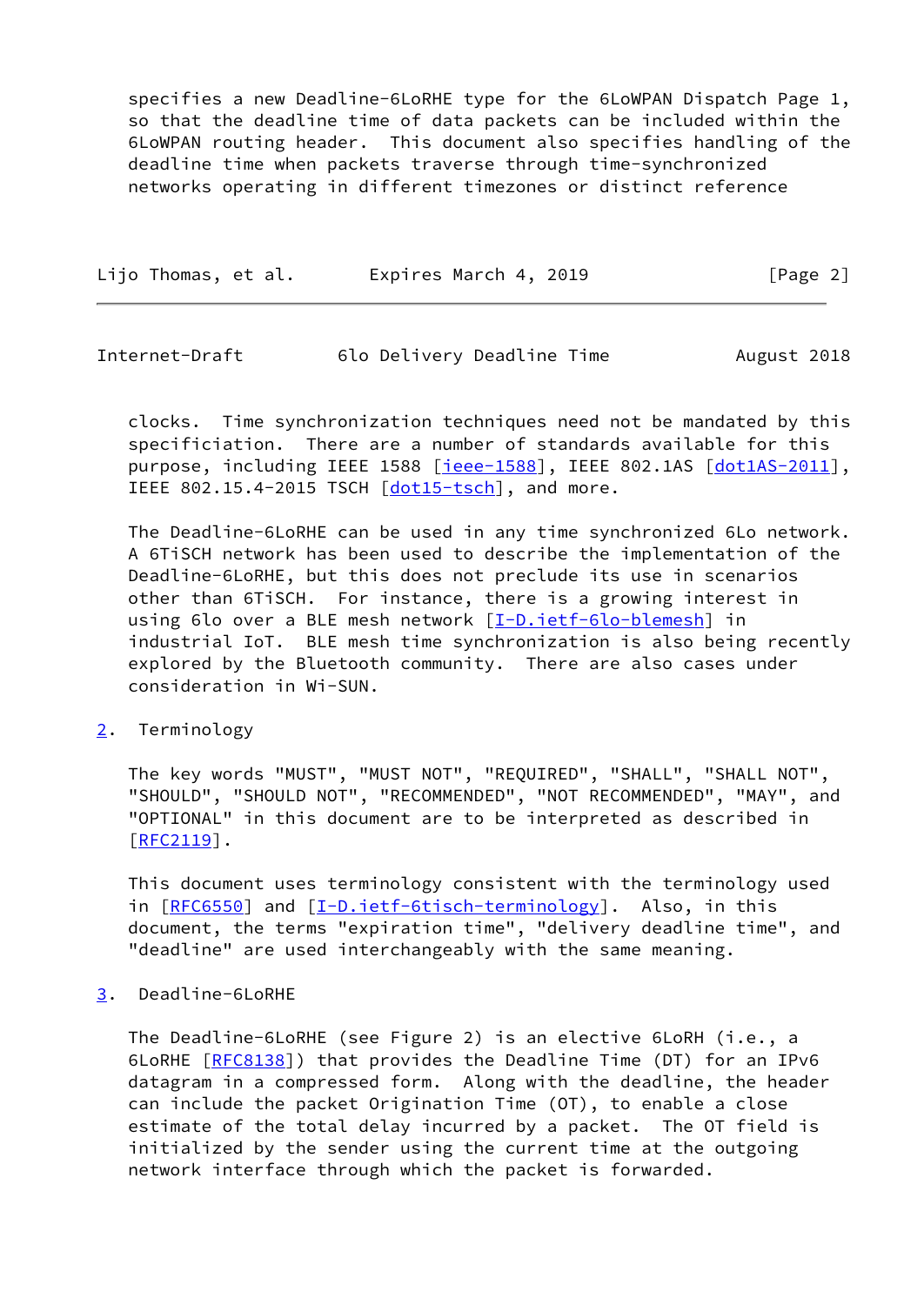The deadline field contains the value of the delivery deadline time for the packet. The packet SHOULD be delivered to the Receiver before this time.

packet\_deadline\_time = packet\_origination\_time + max\_delay

 All nodes within the network SHOULD process the Deadline-6LoRHE in order to support delay-sensitive deterministic applications. The packet deadline time (DT) and origination time (OT) are represented in time units determined by a scaling parameter in the routing header. One of the time units is the Network ASN (Absolute Slot Number) which can be used in case of a time slotted synchronized

| Lijo Thomas, et al. | Expires March 4, 2019 | [Page 3] |
|---------------------|-----------------------|----------|
|---------------------|-----------------------|----------|

Internet-Draft 6lo Delivery Deadline Time August 2018

 network (for instance a 6TiSCH network, where global time is maintained in the units of slot lengths of a certain resolution).

 The delay experienced by packets in the network is a useful metric for network diagnostics and performance monitoring. Whenever the packets crosses into a network using a different reference clock, the Origination Time field is updated to represent the same Origination Time, but expressed using the reference clock of the interface into the new network. This is the same as the current time when the packet is transmitted into the new network, minus the delay already experienced by the packet, say 't'. In this way, within the newly entered network, the packet will appear to have originated 't' time units earlier with respect to the reference clock of the new network.

 Origination Time in new network = current\_time\_in\_new\_network delay\_already\_experienced\_in\_previous\_network(s)

 The following example illustrates the origination time calculation when a packet travels between three networks, each in a different time zone. 'x' can be 1,2 or 3.

TxA : Time of arrival of packet in the network 'x'

TxD : Departure time of packet in the network 'x'

Dx : Delay experienced by the packet in the previous network(s)

TZx : Indicates the time zone of network 'x'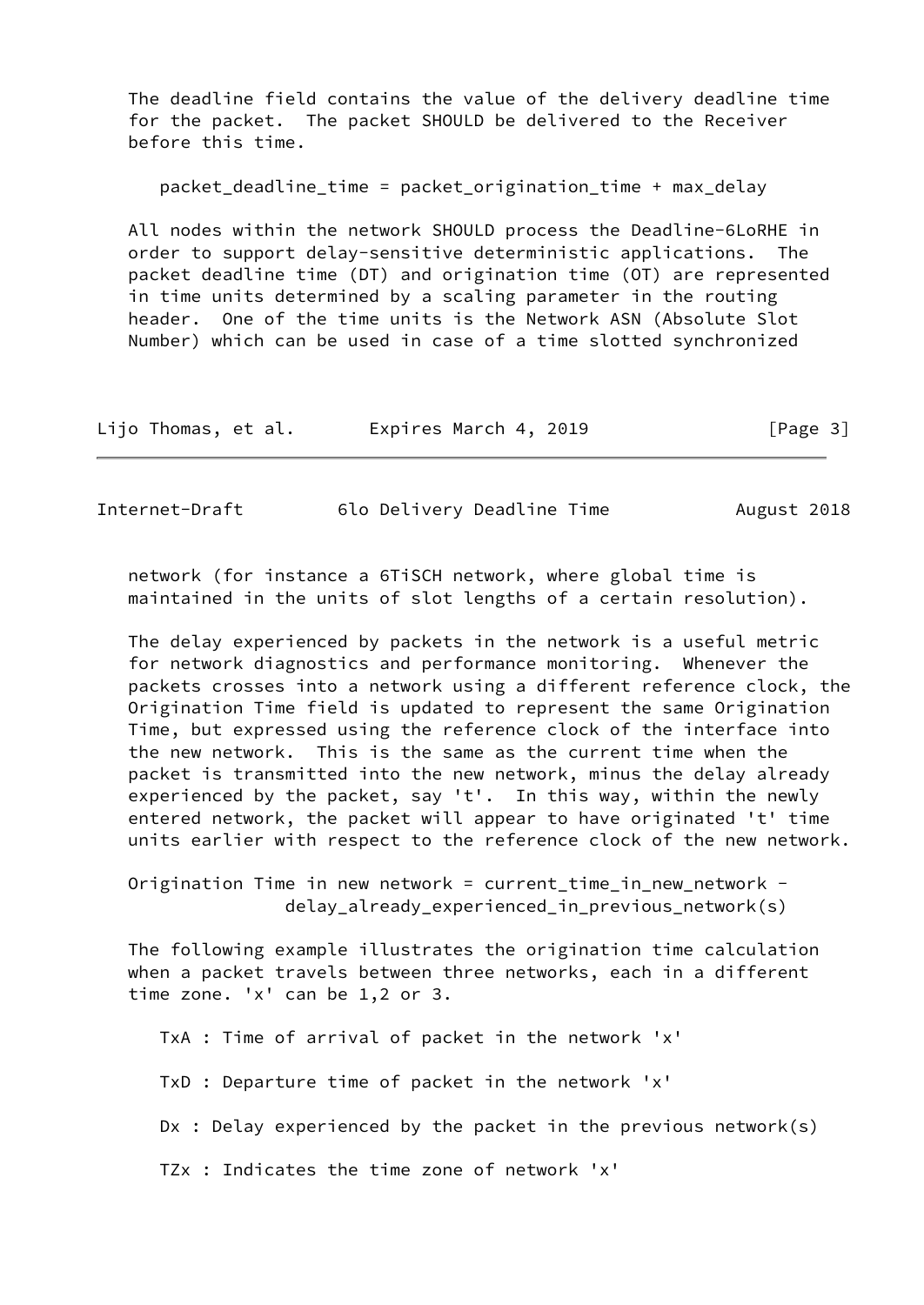As an illustration, we consider a packet traversing through three time synchronized networks along with numerical values as shown in Figure 1.

Lijo Thomas, et al. Expires March 4, 2019 [Page 4]

<span id="page-4-0"></span>Internet-Draft 6lo Delivery Deadline Time August 2018

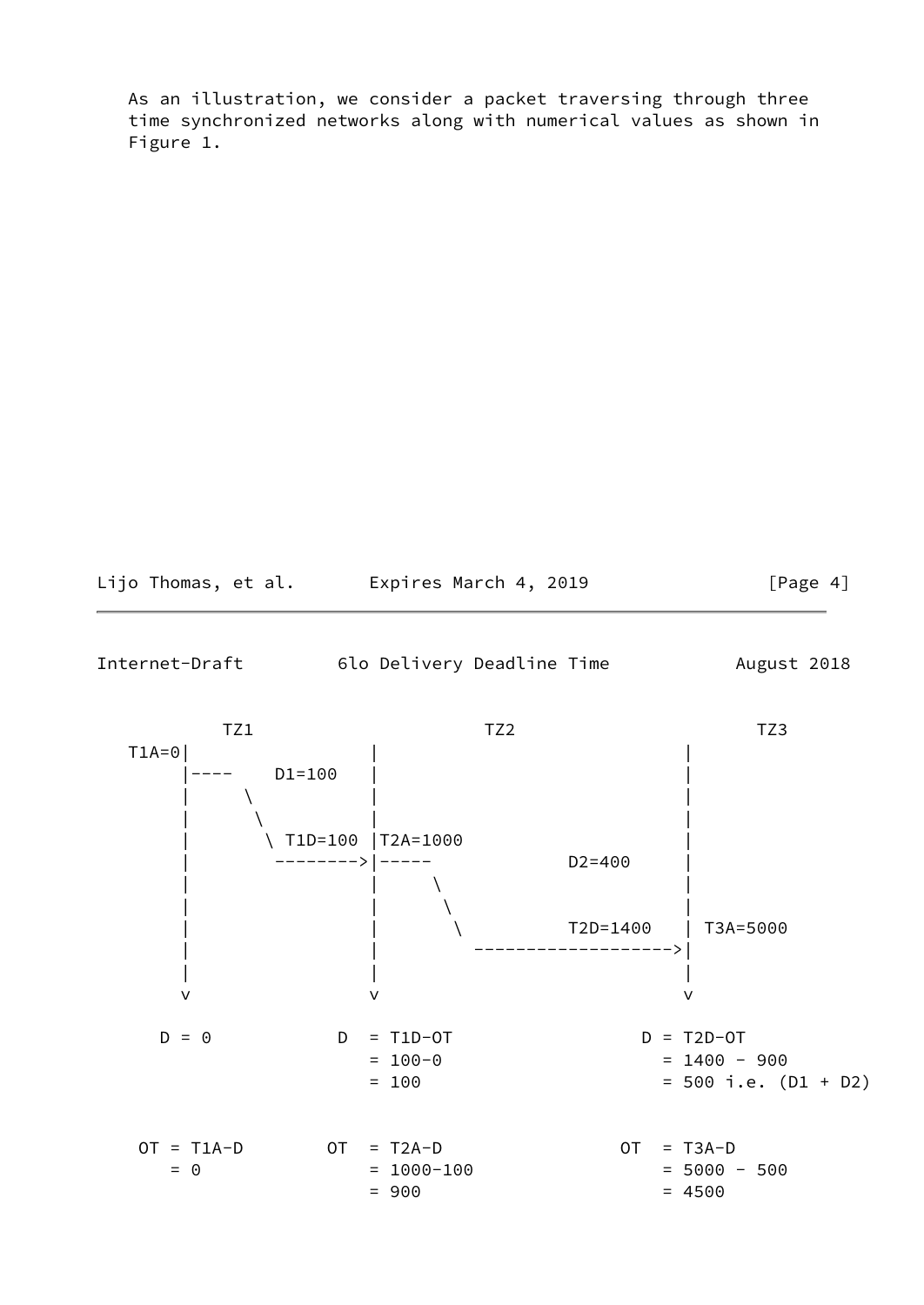#### Figure 1: Origination Time update example

 There are multiple ways that a packet can be delayed, including propagation delay and queuing delays. Sometimes there are processing delays as well. For the purpose of determining whether or not the deadline has already passed, these various delays are not distinguished.

<span id="page-5-0"></span>[4](#page-5-0). Deadline-6LoRHE Format

 $0$  1 2 3 0 1 2 3 4 5 6 7 8 9 0 1 2 3 4 5 6 7 8 9 0 1 2 3 4 5 6 7 8 9 0 1 +-+-+-+-+-+-+-+-+-+-+-+-+-+-+-+-+-+-+-+-+-+-+-+-+-+-+-+-+-+-+-+-+ |1|0|1| Length | 6LoRH Type |O|D| DTL | OTL | TU| EXP | Rsv | +-+-+-+-+-+-+-+-+-+-+-+-+-+-+-+-+-+-+-+-+-+-+-+-+-+-+-+-+-+-+-+-+ DT (variable length) | OT(variable length)(optional) | +-+-+-+-+-+-+-+-+-+-+-+-+-+-+-+-+-+-+-+-+-+-+-+-+-+-+-+-+-+-+-+-+

Figure 2: Deadline-6LoRHE format

 Length (5 bits): Length represents the total length of the Deadline- 6LoRHE type measured in octets.

6LoRH Type: TBD

| Lijo Thomas, et al.<br>Expires March 4, 2019 | [Page 5] |
|----------------------------------------------|----------|
|----------------------------------------------|----------|

Internet-Draft 6lo Delivery Deadline Time August 2018

 O flag (1bit): Indicates the presence of Origination Time field. '1' means the OT field is present, and '0' means it is absent.

 D flag (1 bit): The 'D' flag, set by the Sender, indicates the action to be taken when a 6LR detects that the deadline time has elapsed. If 'D' bit is 1, then the 6LR MUST drop the packet if the deadline time is elapsed. If 'D' bit is 0, then the 6LR MAY ignore the deadline time and forward the packet.

DTL (3 bits): Length of DT field.

OTL (3 bits) : Length of OT field.

 For example, DTL = 000 means the deadline time in the 6LoRHE is 1 octet (8 bits) long. Similarly, OTL = 111 means the origination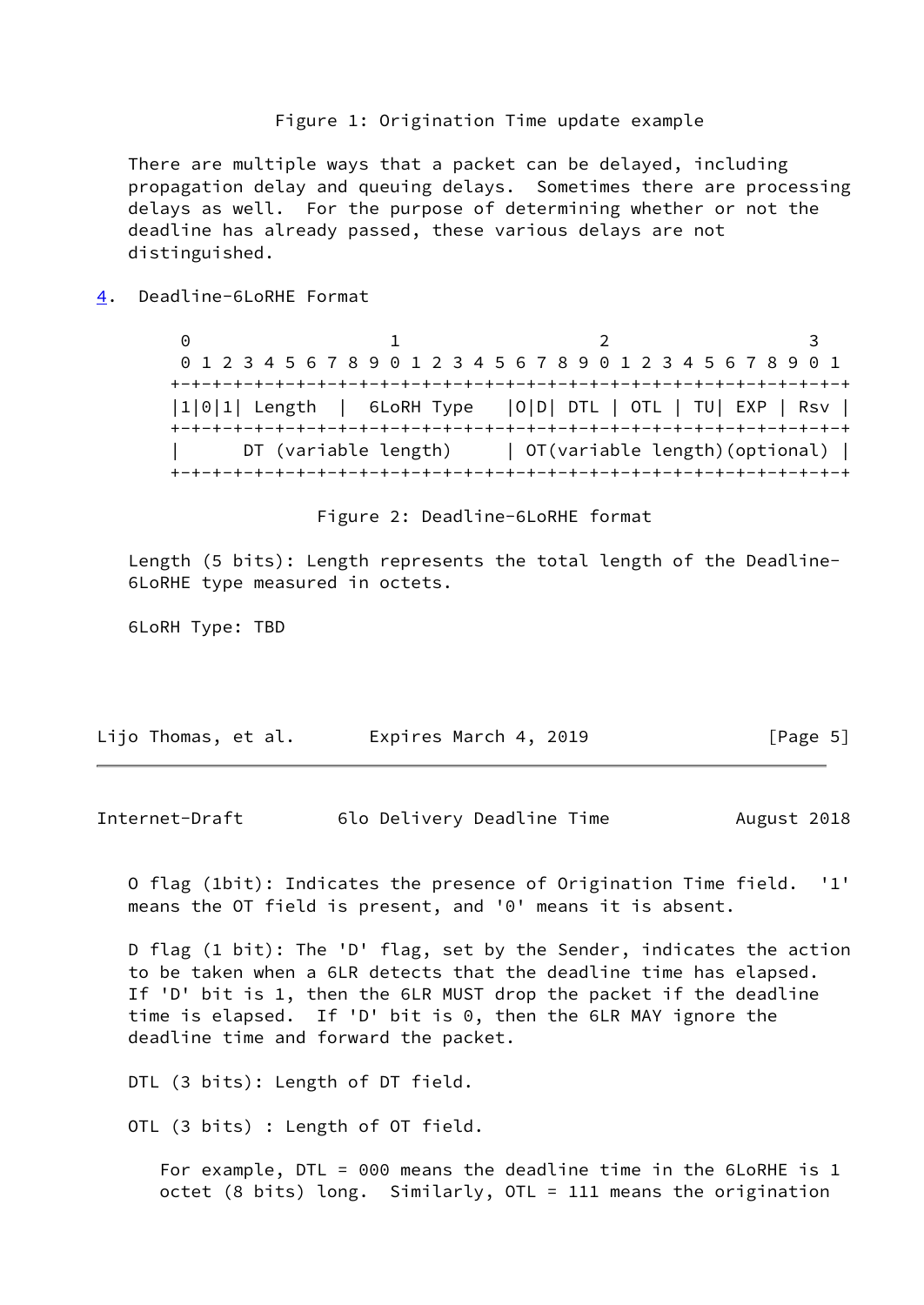time is 8 octets (64 bits) long. TU (2 bits) : Indicates the time units for DT and OT fields 00 : Time represented in microseconds 01 : Time represented in seconds 10 : Network ASN 11 : Reserved EXP (3 bits) : Multiplication factor expressed as exponent of 10. The value of the DT field is multiplied by 10 to this power, to get the actual deadline time in the units represented by TU. The default value of EXP is 000, so that the DT field is unaffected. Rsv (3 bits) : Reserved DT Value (8..64-bit) : Deadline Time value OT Value (8..64-bit) : Origination Time value Whenever a sender initiates the IP datagram, it includes the Deadline-6LoRHE along with other 6LoRH information. Example: Consider a 6TiSCH network with time-slot length of 10ms. Let the current ASN when the packet is originated be 54400, and the maximum allowable delay (max\_delay) for the packet delivery is 1 second from the packet origination, then: deadline\_time = packet\_origination\_time + max\_delay = 55400 + 100 (in Network ASNs) = 55500(Network ASNs) Lijo Thomas, et al. Expires March 4, 2019 [Page 6] Internet-Draft 6lo Delivery Deadline Time August 2018 Deadline-6LoRHE encoding with 'O' flag and 'D' flag set to 1: DTL =  $001$ , OTL =  $001$ , TU =  $'10'$ , EXP = 2, DT =  $0x22B$ , OT =  $0x22A$ 

<span id="page-6-1"></span><span id="page-6-0"></span>[5](#page-6-0). Deadline-6LoRHE in Three Network Scenarios

 In this section, Deadline-6LoRHE operation is described for 3 network scenarios. Figure 3 depicts a constrained time-synchronized LLN that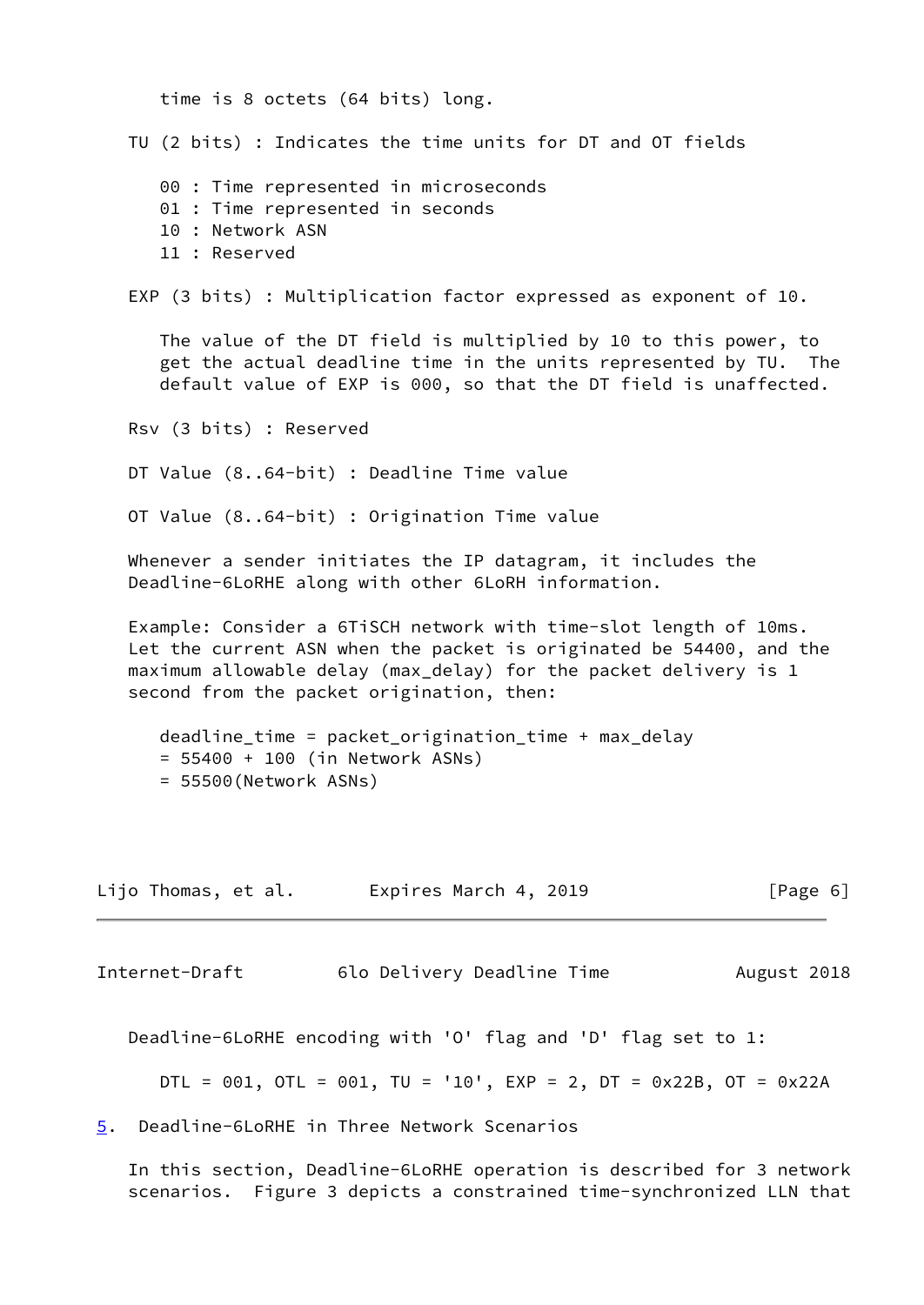has two subnets N1 and N2, connected through LBRs [\[I-D.ietf-6lo-backbone-router](#page-13-6)] with different reference clock times T1 and T2.



Figure 3: Intra-network Timezone Scenario

<span id="page-7-0"></span>[5.1](#page-7-0). Scenario 1: Endpoints in the same DODAG (N1)

 In scenario 1, shown in Figure 4, the Sender 'S' has an IP datagram to be routed to a Receiver 'R' within the same DODAG. For the route segment from Sender to 6LBR, the Sender includes a Deadline-6LoRHE by encoding the deadline time contained in the packet. Subsequently, each 6LR will perform hop-by-hop routing to forward the packet towards the 6LBR. Once 6LBR receives the IP datagram, it sends the packet downstream towards 'R'.

 In case of a network running RPL non-storing mode, the 6LBR generates a IPv6-in-IPv6 encapsulated packet when sending the packet downwards to the Receiver [*I-D.ietf-roll-useofrplinfo*]. The 6LBR copies the Deadline-6LoRHE from the Sender originated IP header to the outer IP

Lijo Thomas, et al. Expires March 4, 2019 [Page 7]

<span id="page-7-1"></span>Internet-Draft 6lo Delivery Deadline Time August 2018

header. The Deadline-6LoRHE contained in the inner IP header is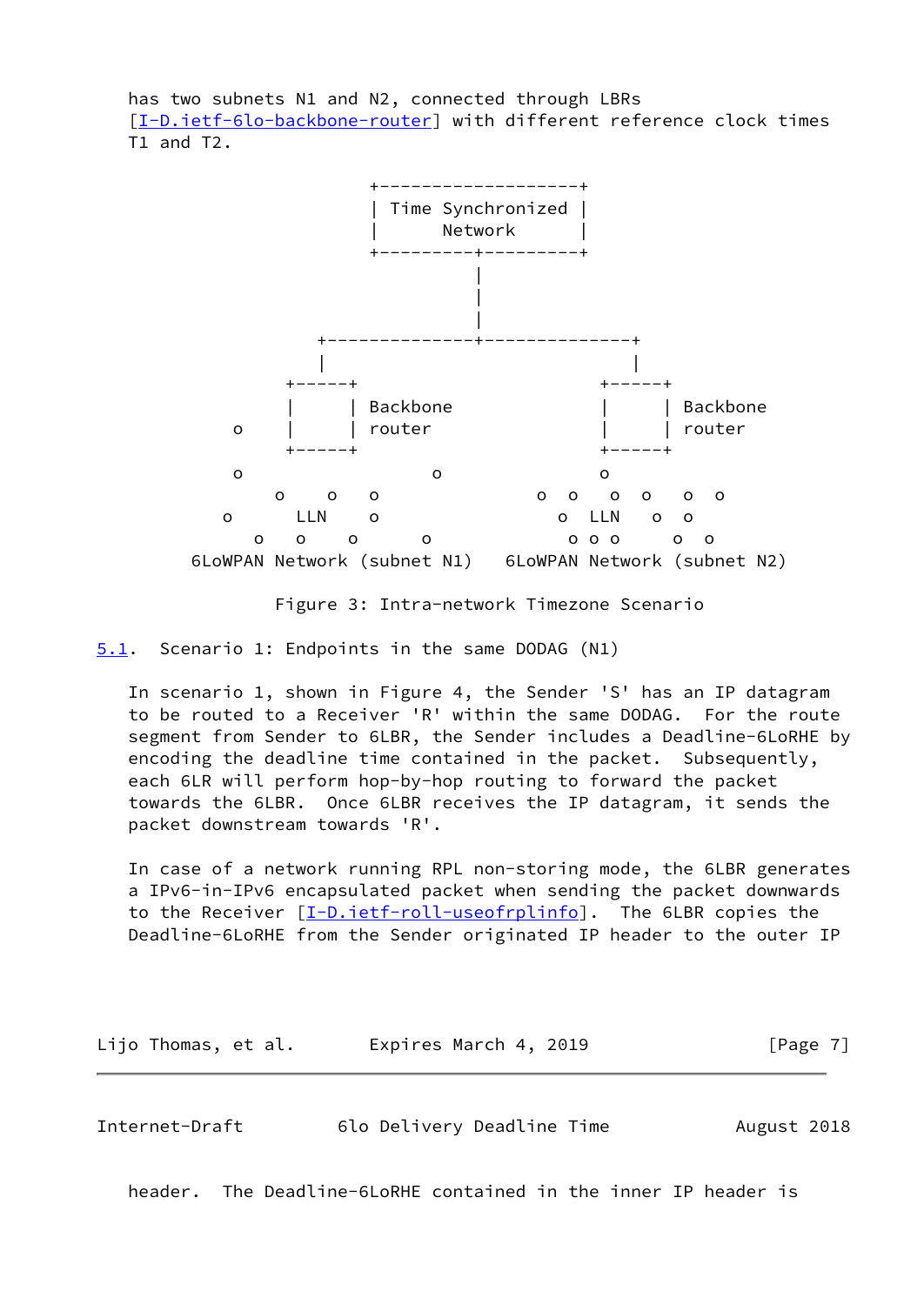elided.



Figure 4: End points within same DODAG (subnet N1)

 At the tunnel endpoint of the IPv6-in-IPv6 encapsulation, the Deadline-6LoRHE is copied back from the outer header to inner header, and the inner IP packet is delivered to 'R'.

<span id="page-8-0"></span>[5.2](#page-8-0). Scenario 2: Endpoints in Networks with Dissimilar L2 Technologies.

 In scenario 2, shown in Figure 5, the Sender 'S' (belonging to DODAG 1) has IP datagram to be routed to a Receiver 'R' over a time synchronized IPv6 network. For the route segment from 'S' to 6LBR, 'S' includes a Deadline-6LoRHE. Subsequently, each 6LR will perform hop-by-hop routing to forward the packet towards the 6LBR. Once the Deadline Time information reaches the border router, the packet will be encoded as per the mechanism prescribed in the new time synchronized network. The specific data encapsulation mechanisms followed in the new network are beyond the scope of this document.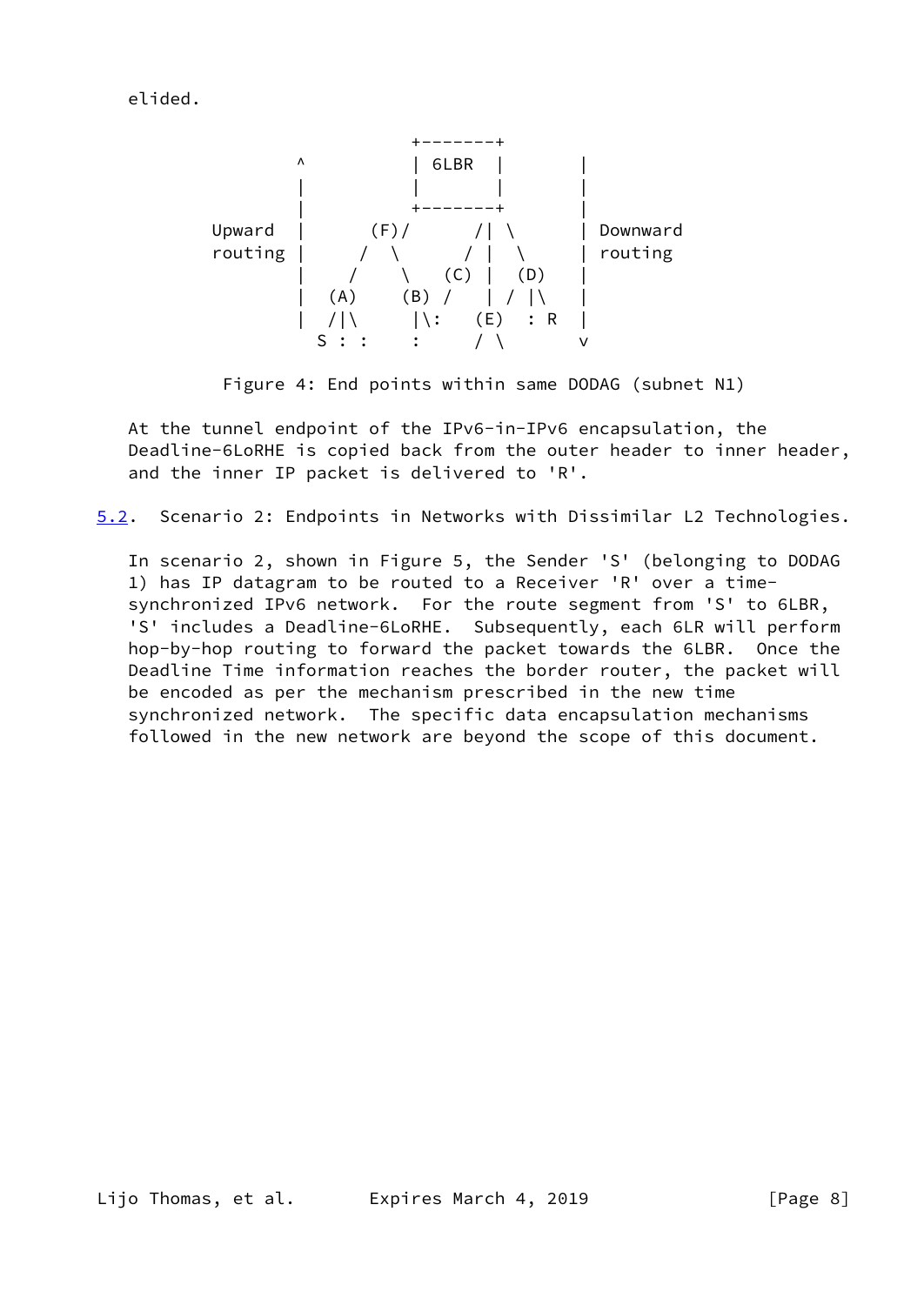<span id="page-9-0"></span>

 Figure 5: Packet transmission in Dissimilar L2 Technologies or Internet

 For instance, the IP datagram could be routed to another time synchronized deterministic network using the mechanism specified in the In-band OAM [\[I-D.ietf-ippm-ioam-data](#page-13-8)], and then the deadline time would be updated according to the measurement of the current time in the new network.

<span id="page-9-1"></span>[5.3](#page-9-1). Scenario 3: Packet transmission across different DODAGs (N1 to N2).

 Consider the scenario depicted in Figure 6, in which the Sender 'S' (belonging to DODAG 1) has an IP datagram to be sent to Receiver 'R' belonging to another DODAG (DODAG 2). The operation of this scenario can be decomposed into combination of case 1 and case 2 scenarios. For the route segment from 'S' to 6LBR, 'S' includes the Deadline- 6LoRHE. Subsequently, each 6LR will perform hop-by-hop operation to forward the packet towards the 6LBR. Once the IP datagram reaches 6LBR1 of DODAG1, it applies the same rule as described in Case 2 while routing the packet to 6LBR2 over a (likely) time synchronized wired backhaul. The wired side of 6LBR2 can be mapped to receiver of Case 2. Once the packet reaches 6LBR2, it updates the Deadline- 6LoRHE by adding or subtracting the difference of time of DODAG2 and sends the packet downstream towards 'R'.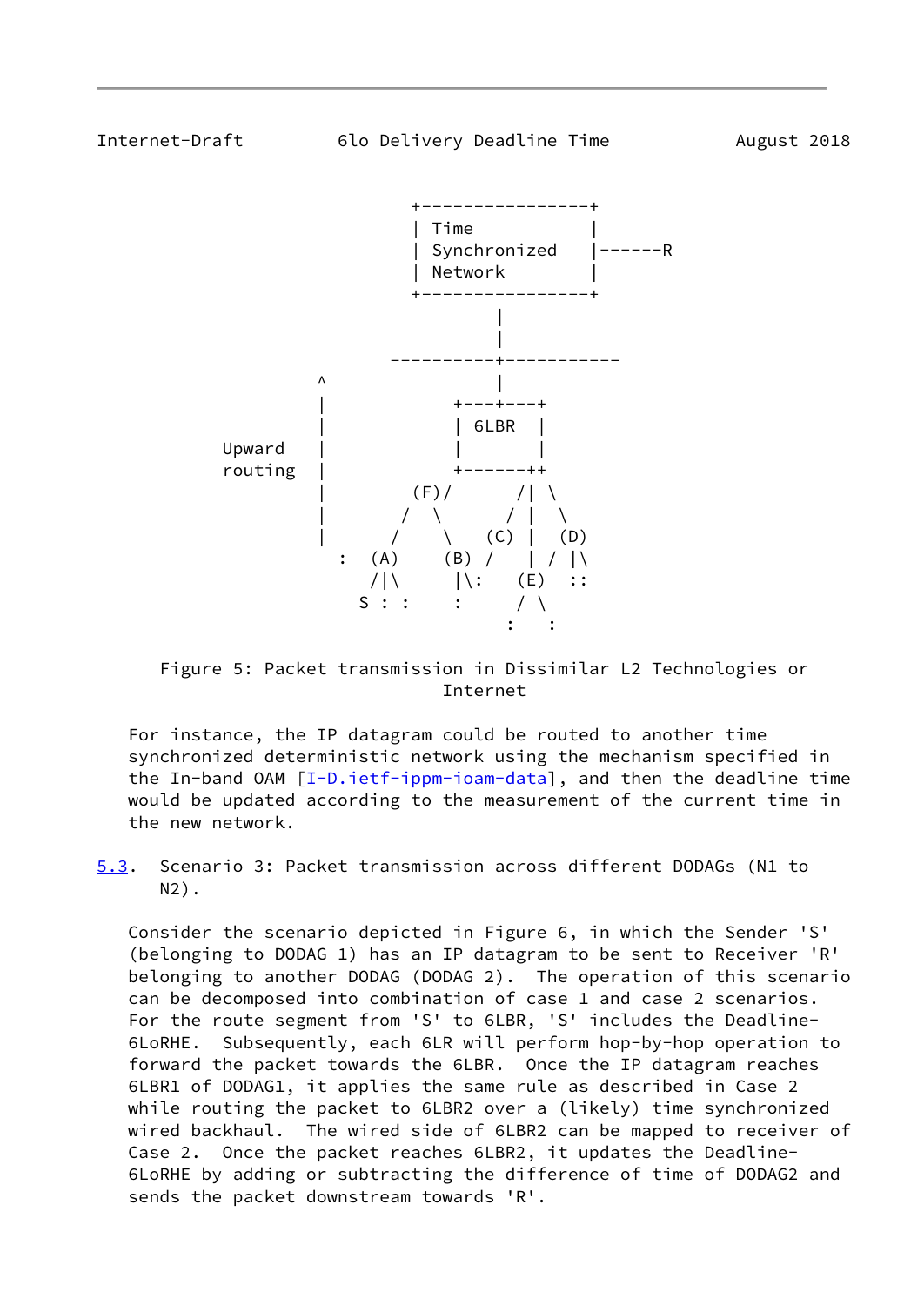<span id="page-10-1"></span>Internet-Draft 6lo Delivery Deadline Time August 2018



Figure 6: Packet transmission in different DODAGs(N1 to N2)

 Consider an example of a 6TiSCH network in which S in DODAG1 generates the packet at ASN 20000 to R in DODAG2. Let the maximum allowable delay be 1 second. The time-slot length in DODAG1 and DODAG2 is assumed to be 10ms. Once the deadline time is encoded in Deadline-6LoRHE, the packet is forwarded to 6LBR of DODAG1. Suppose the packet reaches 6LBR of DODAG1 at ASN 20030.

 $current_time = ASN at LBR * slot_length_value$  remaining\_time = deadline\_time - current\_time = ((packet\_origination\_time + max\_delay) - current time)  $= (20000 + 100) - 20030$  = 30 (in Network ASNs)  $= 30 \times 10^{13}$  milliseconds.

 Once the Deadline Time information reaches the border router, the packet will be encoded as per the mechanism prescribed in the new time synchronized network

<span id="page-10-0"></span>[6](#page-10-0). IANA Considerations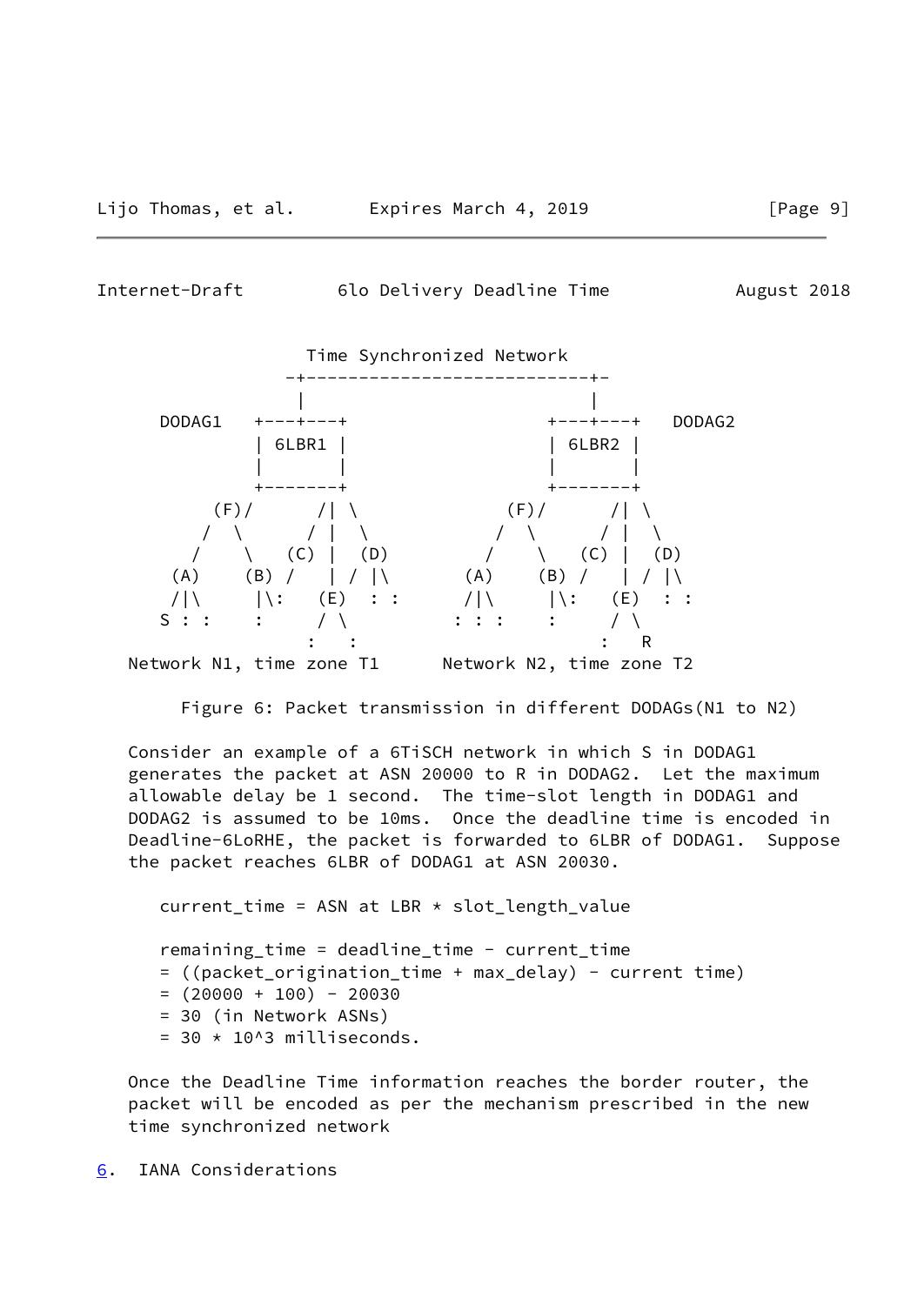This document defines a new 6LoWPAN Timestamp Header Type, and assigns a value (TBD) from the 6LoWPAN Dispatch Page1 number space.

> 6LoRH Type Value +------------------+--------+ | Deadline-6LoRHE | TBD | .<br>+-------------------+--------+

> > Figure 7: Deadline-6LoRHE type

|  | Lijo Thomas, et al. |  | Expires March 4, 2019 |  |  |  | [Page 10] |  |
|--|---------------------|--|-----------------------|--|--|--|-----------|--|
|--|---------------------|--|-----------------------|--|--|--|-----------|--|

<span id="page-11-1"></span>Internet-Draft 6lo Delivery Deadline Time August 2018

### <span id="page-11-0"></span>[7](#page-11-0). Security Considerations

The security considerations of [\[RFC4944](https://datatracker.ietf.org/doc/pdf/rfc4944)], [[RFC6282](https://datatracker.ietf.org/doc/pdf/rfc6282)] and [\[RFC6553](https://datatracker.ietf.org/doc/pdf/rfc6553)] apply. Using a compressed format as opposed to the full in-line format is logically equivalent and does not create an opening for a new threat when compared to [\[RFC6550](https://datatracker.ietf.org/doc/pdf/rfc6550)], [\[RFC6553](https://datatracker.ietf.org/doc/pdf/rfc6553)] and [\[RFC6554](https://datatracker.ietf.org/doc/pdf/rfc6554)].

### <span id="page-11-2"></span>[8](#page-11-2). Acknowledgements

 The authors thank Pascal Thubert for suggesting the idea and encouraging the work. Thanks to Shwetha Bhandari's suggestions which were instrumental in extending the timing information to heterogeneous networks. The authors acknowledge the 6TiSCH WG members for their inputs on the mailing list. Special thanks to Jerry Daniel, Seema Kumar, Avinash Mohan, Shalu Rajendran and Anita Varghese for their support and valuable feedback.

# <span id="page-11-3"></span>[9](#page-11-3). References

<span id="page-11-4"></span>[9.1](#page-11-4). Normative References

<span id="page-11-6"></span>[I-D.ietf-6tisch-terminology]

 Palattella, M., Thubert, P., Watteyne, T., and Q. Wang, "Terms Used in IPv6 over the TSCH mode of IEEE 802.15.4e", [draft-ietf-6tisch-terminology-10](https://datatracker.ietf.org/doc/pdf/draft-ietf-6tisch-terminology-10) (work in progress), March 2018.

<span id="page-11-5"></span>[I-D.ietf-roll-routing-dispatch]

 Thubert, P., Bormann, C., Toutain, L., and R. Cragie, "6LoWPAN Routing Header", [draft-ietf-roll-routing](https://datatracker.ietf.org/doc/pdf/draft-ietf-roll-routing-dispatch-05) [dispatch-05](https://datatracker.ietf.org/doc/pdf/draft-ietf-roll-routing-dispatch-05) (work in progress), October 2016.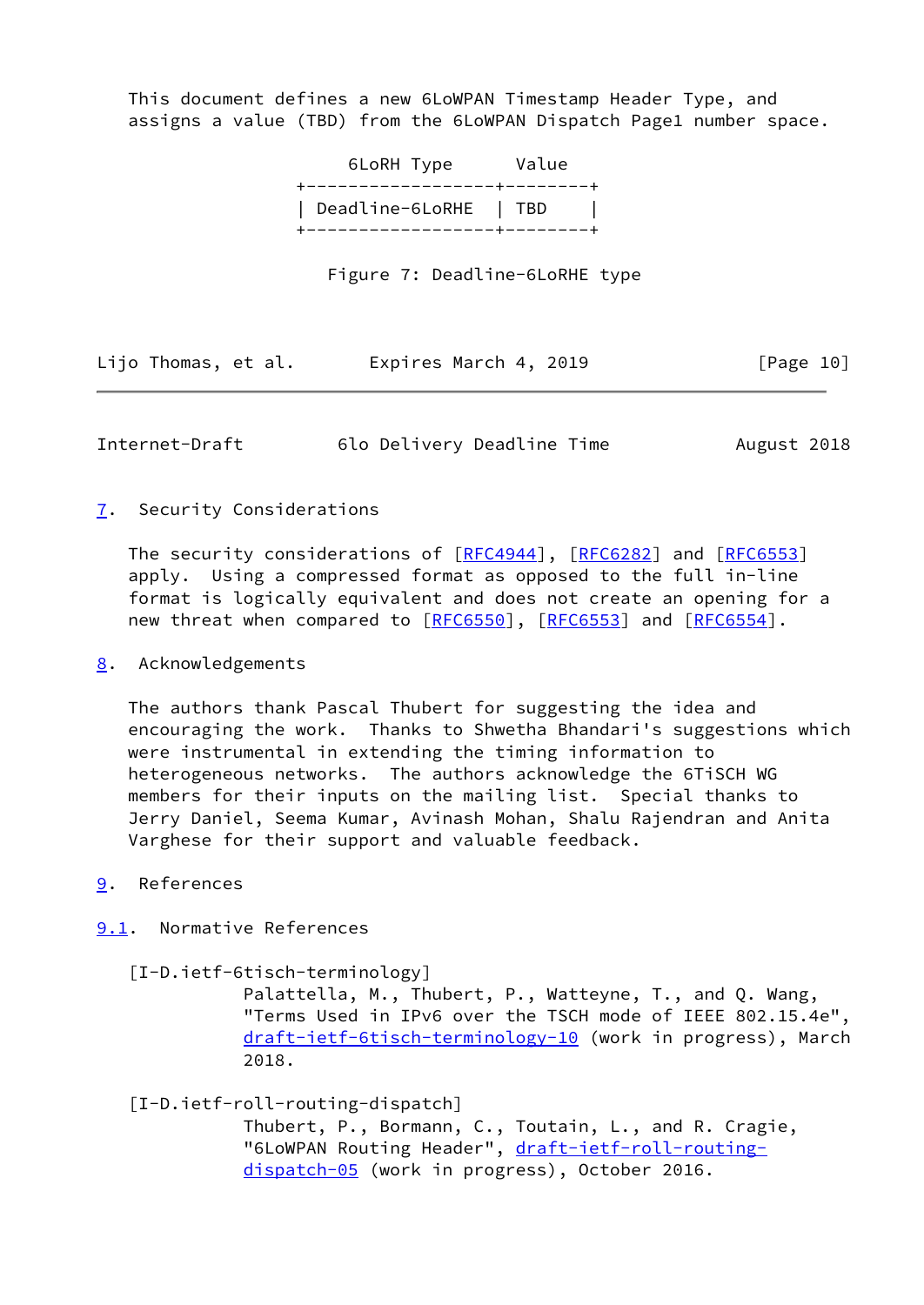- [RFC2119] Bradner, S., "Key words for use in RFCs to Indicate Requirement Levels", [BCP 14](https://datatracker.ietf.org/doc/pdf/bcp14), [RFC 2119](https://datatracker.ietf.org/doc/pdf/rfc2119), DOI 10.17487/RFC2119, March 1997, <[https://www.rfc-editor.org/info/rfc2119>](https://www.rfc-editor.org/info/rfc2119).
- [RFC4944] Montenegro, G., Kushalnagar, N., Hui, J., and D. Culler, "Transmission of IPv6 Packets over IEEE 802.15.4 Networks", [RFC 4944](https://datatracker.ietf.org/doc/pdf/rfc4944), DOI 10.17487/RFC4944, September 2007, <[https://www.rfc-editor.org/info/rfc4944>](https://www.rfc-editor.org/info/rfc4944).
- [RFC6282] Hui, J., Ed. and P. Thubert, "Compression Format for IPv6 Datagrams over IEEE 802.15.4-Based Networks", [RFC 6282](https://datatracker.ietf.org/doc/pdf/rfc6282), DOI 10.17487/RFC6282, September 2011, <[https://www.rfc-editor.org/info/rfc6282>](https://www.rfc-editor.org/info/rfc6282).

| Lijo Thomas, et al. | Expires March 4, 2019 | [Page 11] |
|---------------------|-----------------------|-----------|
|---------------------|-----------------------|-----------|

- <span id="page-12-1"></span>Internet-Draft 6lo Delivery Deadline Time August 2018
	- [RFC6550] Winter, T., Ed., Thubert, P., Ed., Brandt, A., Hui, J., Kelsey, R., Levis, P., Pister, K., Struik, R., Vasseur, JP., and R. Alexander, "RPL: IPv6 Routing Protocol for Low-Power and Lossy Networks", [RFC 6550](https://datatracker.ietf.org/doc/pdf/rfc6550), DOI 10.17487/RFC6550, March 2012, <[https://www.rfc-editor.org/info/rfc6550>](https://www.rfc-editor.org/info/rfc6550).
	- [RFC6553] Hui, J. and JP. Vasseur, "The Routing Protocol for Low- Power and Lossy Networks (RPL) Option for Carrying RPL Information in Data-Plane Datagrams", [RFC 6553](https://datatracker.ietf.org/doc/pdf/rfc6553), DOI 10.17487/RFC6553, March 2012, <[https://www.rfc-editor.org/info/rfc6553>](https://www.rfc-editor.org/info/rfc6553).
	- [RFC6554] Hui, J., Vasseur, JP., Culler, D., and V. Manral, "An IPv6 Routing Header for Source Routes with the Routing Protocol for Low-Power and Lossy Networks (RPL)", [RFC 6554,](https://datatracker.ietf.org/doc/pdf/rfc6554) DOI 10.17487/RFC6554, March 2012, <[https://www.rfc-editor.org/info/rfc6554>](https://www.rfc-editor.org/info/rfc6554).
	- [RFC8138] Thubert, P., Ed., Bormann, C., Toutain, L., and R. Cragie, "IPv6 over Low-Power Wireless Personal Area Network (6LoWPAN) Routing Header", [RFC 8138](https://datatracker.ietf.org/doc/pdf/rfc8138), DOI 10.17487/RFC8138, April 2017, [<https://www.rfc-editor.org/info/rfc8138](https://www.rfc-editor.org/info/rfc8138)>.
- <span id="page-12-0"></span>[9.2](#page-12-0). Informative References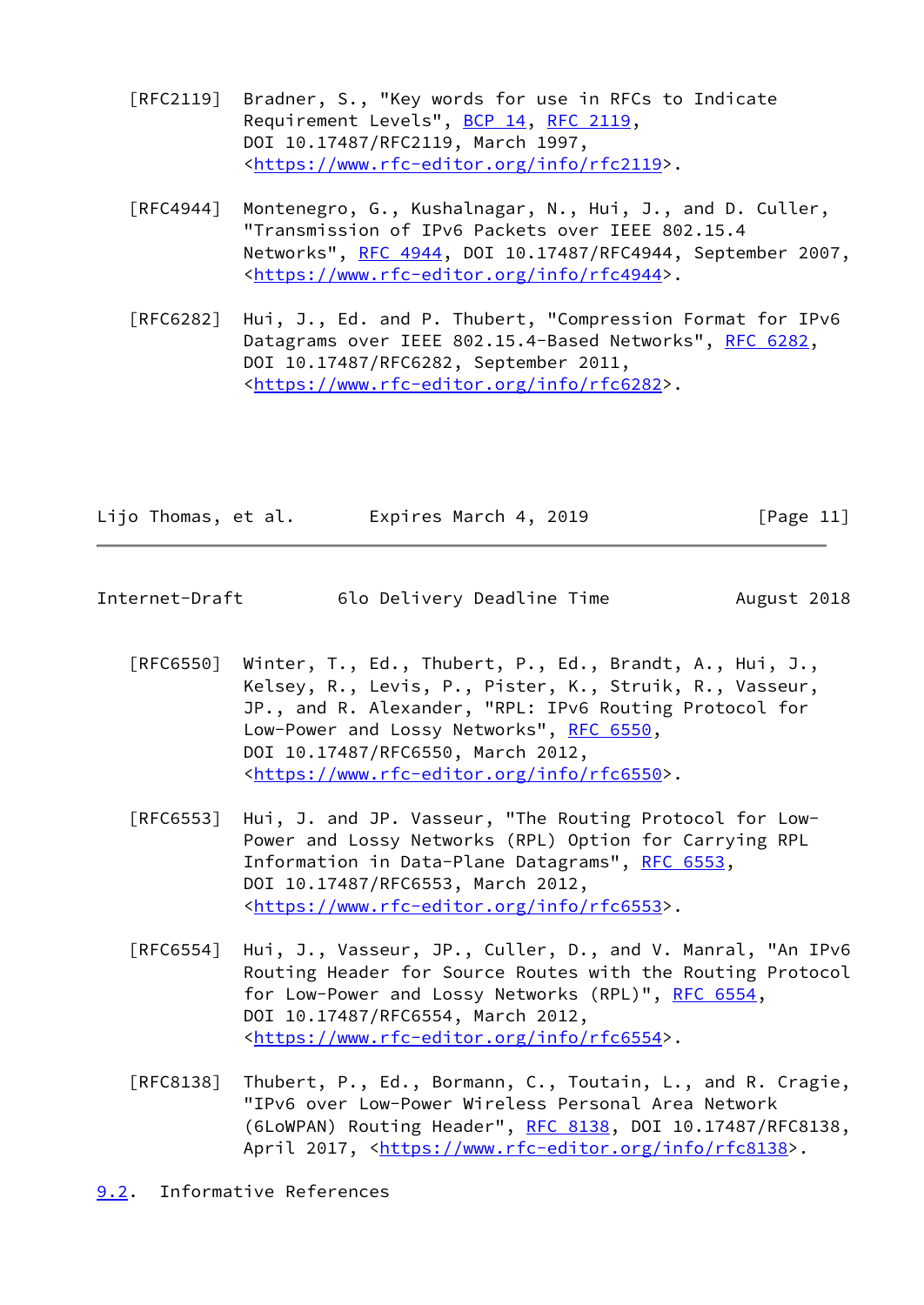<span id="page-13-6"></span><span id="page-13-5"></span><span id="page-13-4"></span><span id="page-13-3"></span>

| $[dot15 - tsch]$           |                                |                        |                                                      |                                                                                                                                                                              |
|----------------------------|--------------------------------|------------------------|------------------------------------------------------|------------------------------------------------------------------------------------------------------------------------------------------------------------------------------|
|                            |                                |                        | Part 15.4, IEEE Std 802.15.4-2015", April 2016.      | P802.11, "IEEE Standard for Low-Rate Wireless Networks,                                                                                                                      |
| $\lceil dot1AS-2011\rceil$ |                                | Networks", March 2011. |                                                      | IEEE 802.1AS Working Group, "IEEE Standard for Local and<br>Metropolitan Area Networks - Timing and Synchronization<br>for Time-Sensitive Applications in Bridged Local Area |
|                            | [I-D.ietf-6lo-backbone-router] |                        | Thubert, P., "IPv6 Backbone Router", draft-ietf-6lo- | backbone-router-06 (work in progress), February 2018.                                                                                                                        |
|                            | [I-D.ietf-6lo-blemesh]         |                        | "IPv6 Mesh over BLUETOOTH(R) Low Energy using IPSP", | Gomez, C., Darroudi, S., Savolainen, T., and M. Spoerk,<br>draft-ietf-6lo-blemesh-03 (work in progress), July 2018.                                                          |
|                            | [I-D.ietf-detnet-use-cases]    |                        |                                                      | Grossman, E., "Deterministic Networking Use Cases", draft-<br>ietf-detnet-use-cases-17 (work in progress), June 2018.                                                        |
| Lijo Thomas, et al.        |                                | Expires March 4, 2019  |                                                      | [Page $12$ ]                                                                                                                                                                 |

<span id="page-13-1"></span><span id="page-13-0"></span>Internet-Draft 6lo Delivery Deadline Time August 2018

<span id="page-13-8"></span>[I-D.ietf-ippm-ioam-data]

 Brockners, F., Bhandari, S., Pignataro, C., Gredler, H., Leddy, J., Youell, S., Mizrahi, T., Mozes, D., Lapukhov, P., Chang, R., daniel.bernier@bell.ca, d., and J. Lemon, "Data Fields for In-situ OAM", [draft-ietf-ippm-ioam](https://datatracker.ietf.org/doc/pdf/draft-ietf-ippm-ioam-data-03) [data-03](https://datatracker.ietf.org/doc/pdf/draft-ietf-ippm-ioam-data-03) (work in progress), June 2018.

<span id="page-13-7"></span>[I-D.ietf-roll-useofrplinfo]

 Robles, I., Richardson, M., and P. Thubert, "When to use [RFC 6553,](https://datatracker.ietf.org/doc/pdf/rfc6553) 6554 and IPv6-in-IPv6", [draft-ietf-roll](https://datatracker.ietf.org/doc/pdf/draft-ietf-roll-useofrplinfo-23) [useofrplinfo-23](https://datatracker.ietf.org/doc/pdf/draft-ietf-roll-useofrplinfo-23) (work in progress), May 2018.

<span id="page-13-2"></span>[ieee-1588]

 Precise Time and Time Interval Working Group, "IEEE Std 1588-2008 Standard for a Precision Clock Synchronization Protocol for Networked Measurement and Control Systems", July 2008.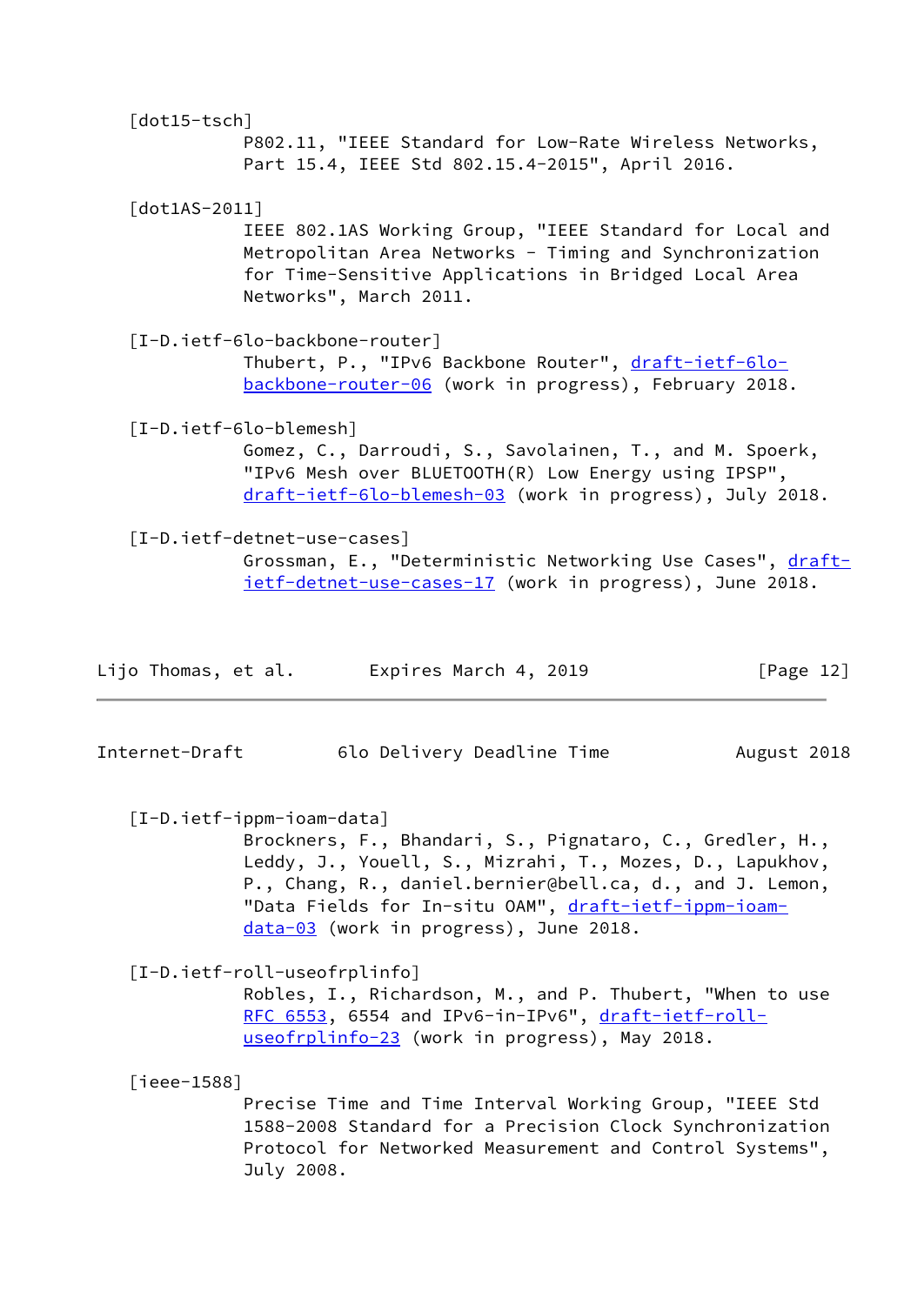### <span id="page-14-0"></span>[Appendix A.](#page-14-0) Changes after [draft-ietf-6lo-deadline-time-01](https://datatracker.ietf.org/doc/pdf/draft-ietf-6lo-deadline-time-01)

This section lists the changes between [draft-ietf-6lo-deadline-time](https://datatracker.ietf.org/doc/pdf/draft-ietf-6lo-deadline-time) revisions ...-01.txt and ...-02.txt.

- o Replaced 6LoRHE description by reference to [RFC 8138.](https://datatracker.ietf.org/doc/pdf/rfc8138)
- o Added figure to illustrate change to Origination Time when a packet crosses timezone boundaries.
- o Clarified that use of 6tisch networks is descriptive, not normative.
- o Clarified that In-Band OAM is used as an example and is not normative.
- o Updated bibliographic citations.
- o Alphabetized contributor names.

<span id="page-14-1"></span>[Appendix B.](#page-14-1) Changes between earlier versions

This section lists the changes between [draft-ietf-6lo-deadline-time](https://datatracker.ietf.org/doc/pdf/draft-ietf-6lo-deadline-time) revisions ...-00.txt and ...-01.txt.

- o Changed "SHOULD drop" to "MUST drop" a packet if the deadline is passed (see [Section 4\)](#page-5-0).
- o Added explanatory text about how packet delays might arise. (see [Section 3\)](#page-2-2).

Lijo Thomas, et al. Expires March 4, 2019 [Page 13]

<span id="page-14-2"></span>Internet-Draft 6lo Delivery Deadline Time August 2018

- o Mentioned availability of time-synchronization protocols (see Section  $1$ ).
- o Updated bibliographic citations.
- o Alphabetized contributor names.
- o Added this section.

Authors' Addresses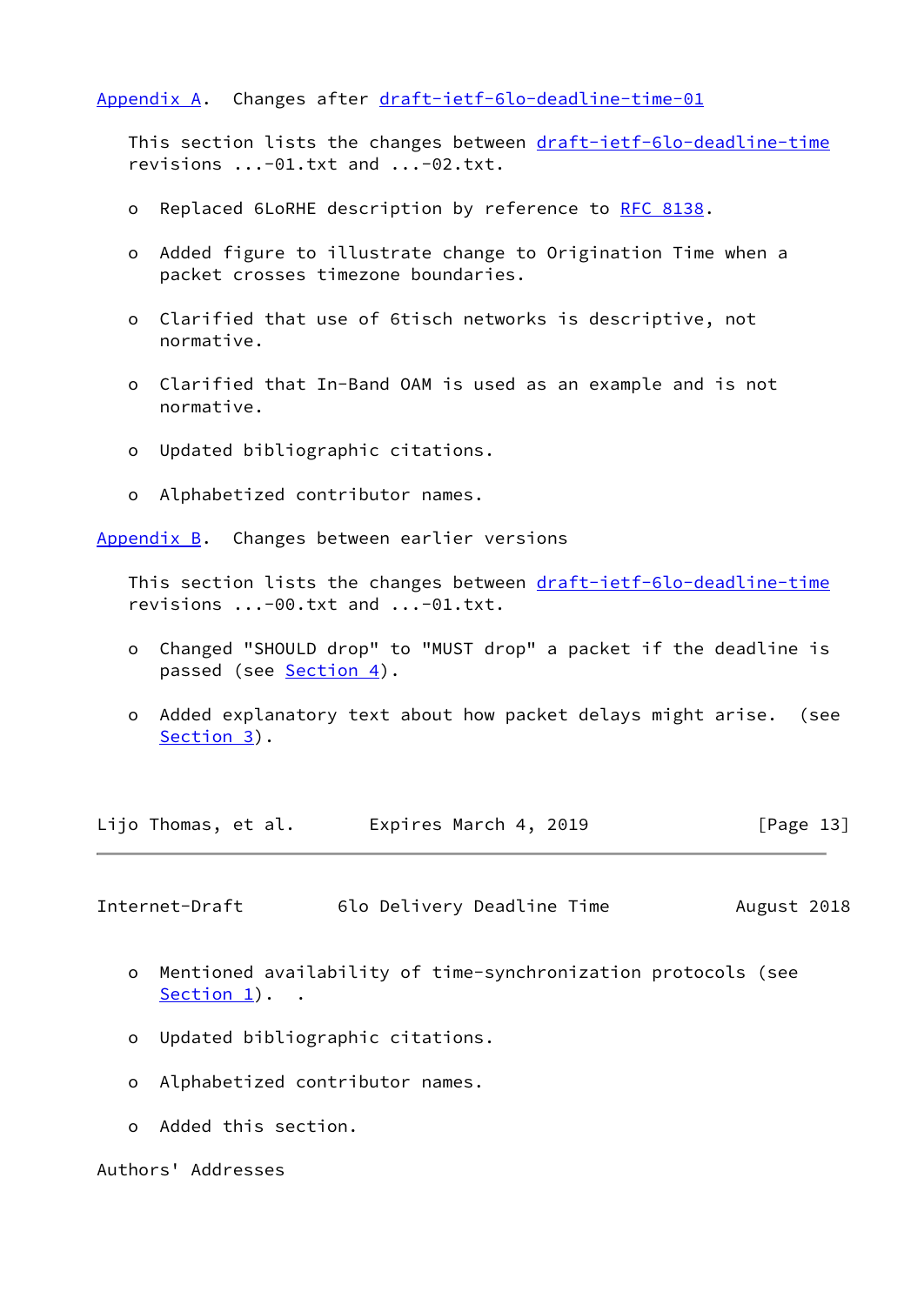Lijo Thomas C-DAC Trivandrum 695033 India Email: lijo@cdac.in Satish Anamalamudi SRM University-AP Amaravati Campus Amaravati, Andhra Pradesh 522 502 India Email: satishnaidu80@gmail.com S.V.R Anand Indian Institute of Science Bangalore 560012 India Email: anand@ece.iisc.ernet.in Malati Hegde Indian Institute of Science Bangalore 560012 India Email: malati@ece.iisc.ernet.in

| Lijo Thomas, et al. | Expires March 4, 2019 | [Page 14] |
|---------------------|-----------------------|-----------|
|---------------------|-----------------------|-----------|

| Internet-Draft | 6lo Delivery Deadline Time | August 2018 |
|----------------|----------------------------|-------------|
|----------------|----------------------------|-------------|

 Charles E. Perkins Futurewei 2330 Central Expressway Santa Clara 95050